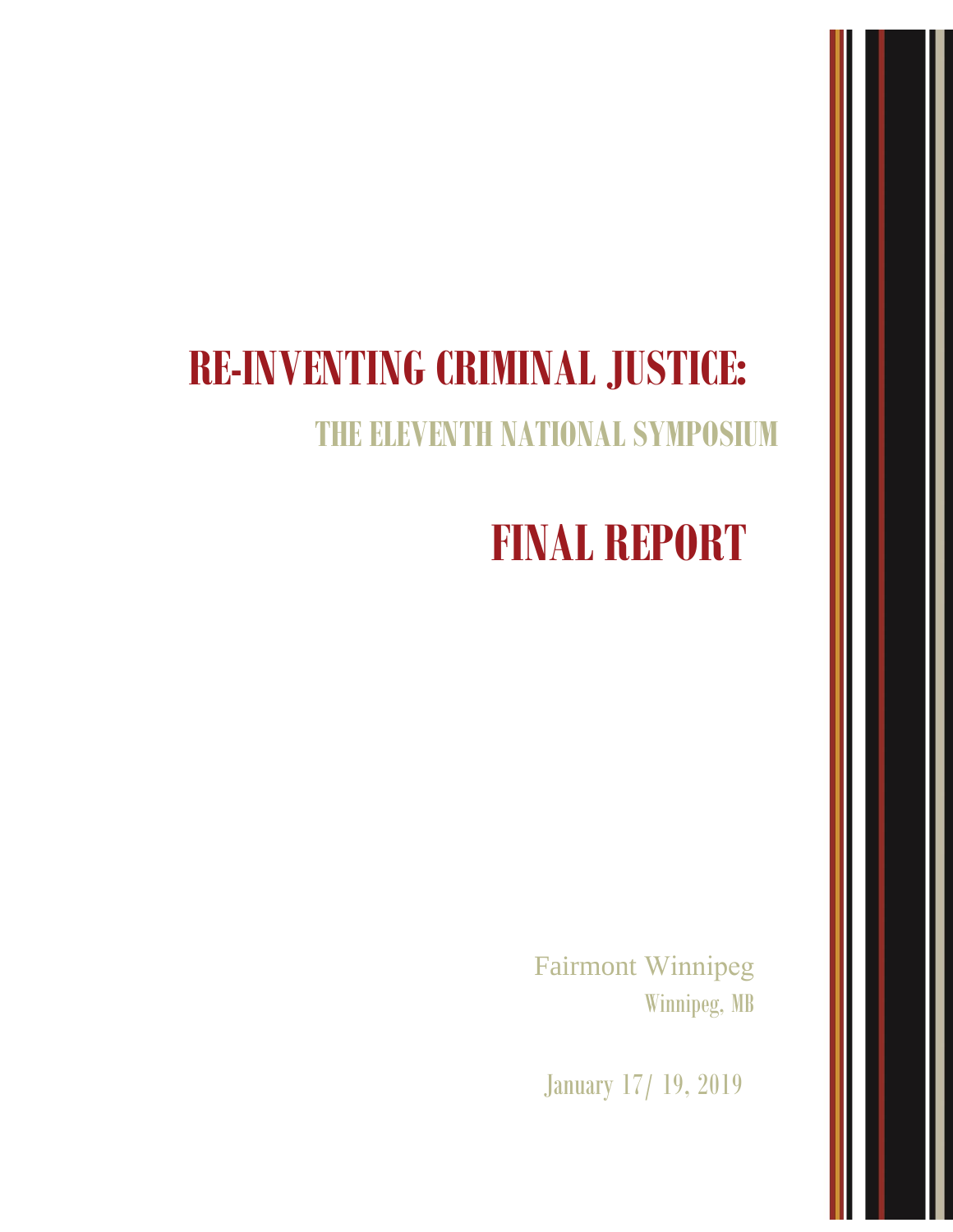# Reinventing Criminal Justice: The Eleventh National Symposium

## Decolonizing the Criminal Justice System

Fairmont Winnipeg, January 17-19, 2019

In January 2019, the National Criminal Justice Symposium convened for the eleventh time. The Symposium is an annual forum for criminal justice practitioners, professionals, researchers and other expert to share off-the-record, candid perspectives and solutions regarding the challenge of fashioning a responsive, accessible and accountable criminal justice system.

Every year, the Symposium focuses on a different aspect of reinventing and improving the criminal justice system. This year, Symposium addressed the relationship between the criminal justice system and Canada's Indigenous peoples, holding an initial discussion about constructive ways in which the system must be decolonized. More than 100 participants attended the Symposium, which was chaired by the Honourable Raymond Wyant and facilitated by Harold Tarbell.

### Background to the discussion

The groundwork for this Symposium was laid one year earlier at the Tenth National Symposium, at which a plenary discussion was held to consider Indigenous Justice as the theme of a future event. The theme had been proposed in acknowledgement of the failure of many of the reforms of recent decades to make a real difference to the overrepresentation of Indigenous people in the Canadian criminal justice system.

Following this discussion, Symposium organizers identified a steering committee with Indigenous and non-Indigenous representation and tasked the committee with development of the 2019 Symposium. The committee held a number of principles to be important in organizing the event:

- The Symposium should be designed in partnership with Indigenous people and particularly the Nation or Nations on whose traditional territory the event would occur;
- Significant Indigenous representation at the event, including people from outside the system, was essential for success;
- The Symposium location should consider areas of higher Indigenous population;
- The event format should be culturally appropriate and provide a safe venue for dialogue.

In its initial discussions, the committee agreed that the focus of discussion should be the challenge of "Decolonizing Criminal Justice." Winnipeg was selected as the site of the Symposium. Derek Nepinak, former Grand Chief of the Assembly of Manitoba Chiefs, kindly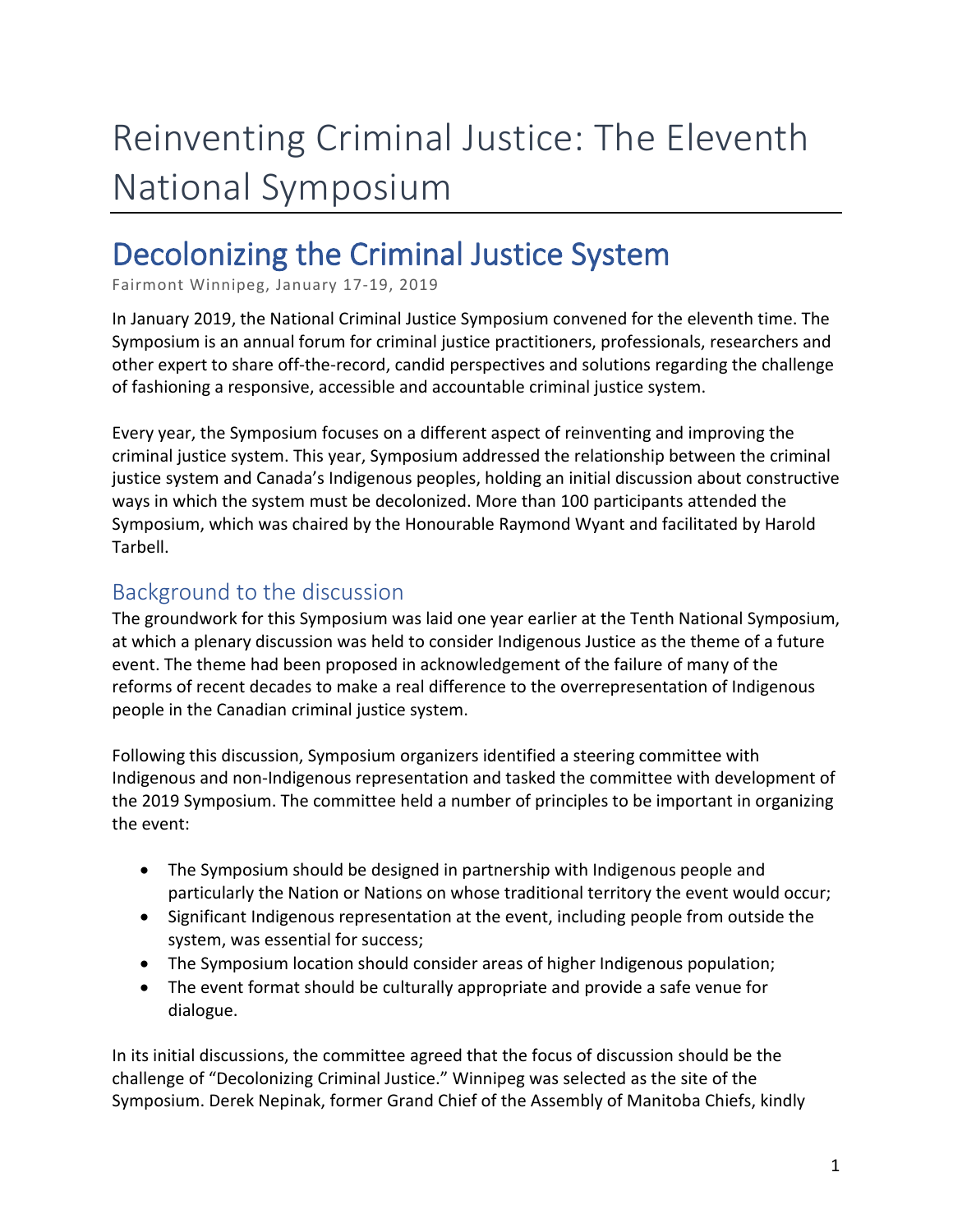agreed to assist the committee in working with local First Nations and Elders to design a culturally appropriate program.

#### The concept of decolonizing criminal justice

Recognizing and building on the substantial work which has already happened or is happening in Canada in terms of understanding the Indigenous experience of criminal justice, including the work of the Truth and Reconciliation Commission and its Calls To Action, various commissions of inquiry, and the federal government's recent commitment to full recognition and implementation of Indigenous rights, the Eleventh National Symposium was designed to take a constructive approach in identifying and recommending practical steps which may be taken to decolonize the criminal justice system.

Since 1945, Indigenous people have been and remain overrepresented by a wide margin at every stage of contact with criminal justice in Canada, whether measured in terms of contact with police or with respect to those remanded in custody, charged, convicted, or receiving a custodial or community sentence. Indigenous people are far more likely to be victims of homicide, sexual assault, or other serious violent crime. Indigenous women and girls are heavily overrepresented in missing persons statistics. The differences between the Indigenous experience and that of other Canadians are not marginal, but normally by a factor of several times. For example, Indigenous women are six times more likely to be murdered than other Canadian women, $1$  and (as a provincial example) Indigenous people in British Columbia are more than five times more likely to be incarcerated than the general population.<sup>[2](#page-2-1)</sup>

The relationship of Indigenous people and the criminal justice system cannot be understood without recognizing Indigenous communities' experience of the state in Canada, as it expanded through colonization and subjected (typically disenfranchised) Indigenous people to the economic and social preferences of the colonizing power. This includes the original massive disruption of Indigenous society through allocation of land to European settlers, and more recent, heavily damaging disruptions to Indigenous culture, language and family life brought by the systematic removal of generations of children into state and/or church care under the residential schooling approach and (since the 1960s) the child welfare system. While these may be civil justice issues from the perspective of law, the damage to individuals and to community resilience has been so profound that how the courts address questions of land, governance and family for Indigenous people are of enduring relevance to the criminal justice system.

Decolonization may be understood as "a long-term process involving the bureaucratic, cultural, linguistic and psychological divesting" of colonial power relationships and assumptions.<sup>3</sup> With respect to the Canadian criminal justice system and Indigenous peoples, the beginning point for the dialogue is the observation that the system, like most forms of Canadian government,

<span id="page-2-0"></span><sup>1</sup> ["Indigenous people six times more likely to be murder victims: Statscan"](https://www.theglobeandmail.com/news/national/aboriginals-six-times-more-likely-to-be-homicide-victims-statscan/article27475106/), *Globe and Mail*, May 15 2018.

<span id="page-2-1"></span><sup>&</sup>lt;sup>2</sup> ["Strategic plan for the justice and public safety sector 2019-22"](https://www.justicebc.ca/app/uploads/sites/11/2019/04/JSP-Plan-2019-22.pdf), BC Justice and Public Safety Council, March 31 2019, p 22.

<span id="page-2-2"></span><sup>3</sup> Linda Tuhiwai Smith, *Decolonizing Methodologies: Research and Indigenous Peoples*, Zed Books, London 2012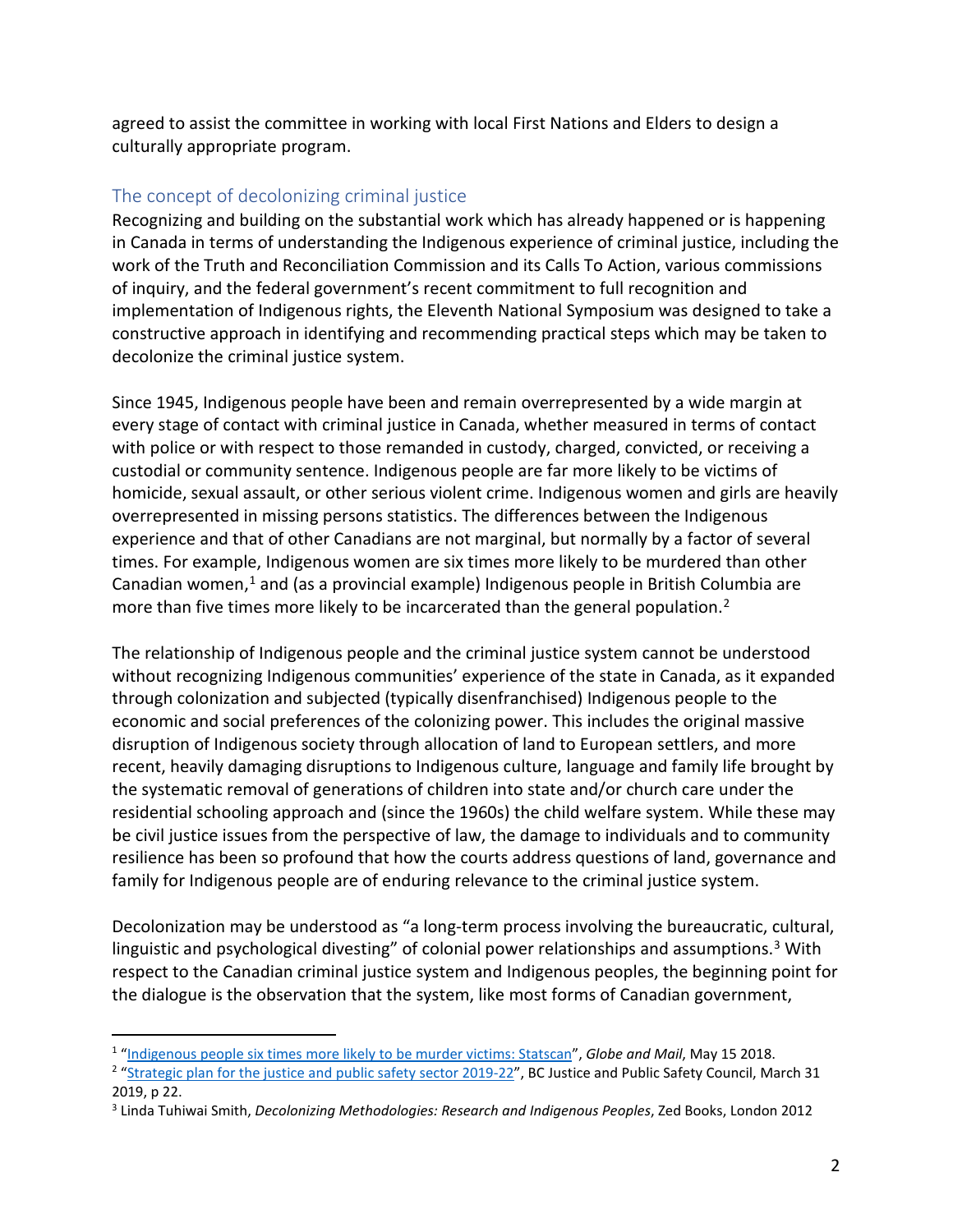arrived intact in Canada as part of the broader colonial apparatus but was not restricted in its impact to matters of criminal wrongdoing and natural justice. Instead the system was interwoven with and upheld various other colonial institutions, such as education, differential/exclusionist treatment under the law, the franchise, child protection, the role of the church in society, and cultural suppression. The impact of these colonial practices on Indigenous communities was profoundly disruptive and often devastating. This disruption continues today.

Decolonization of the criminal justice system therefore is about taking positive, practical steps to undo the enduring disruptive effects of the system on Indigenous community and culture, around the basic question: what would it mean to do things differently? Decolonization is also about recognizing, speaking and accepting the truth of what the Indigenous experience of the colonial justice system has meant for Indigenous communities, culture, and individual wellbeing.

### Symposium Proceedings

#### Welcoming reception: setting the stage for the gathering

Hosted at the Canadian Museum for Human Rights, the welcoming reception began with an opening prayer by Métis Elder Norman Meade.

The Honourable Senator Murray Sinclair welcomed all those attending the Symposium with a presentation setting the stage for the sessions to follow. Reflecting on the difficult conversations now happening in Canada regarding the truth about how Indigenous people have been treated, he pointed out that "truth is hard, but reconciliation is even harder." His key themes – resonant of the Calls to Action in the Truth and Reconciliation Commission of which Senator Sinclair was Chief Commissioner – were as follows:

- 1. **Self-determination, Self-government:** A key recognition is necessary: the existing justice system does not work for Indigenous people. And a key part of that recognition is that reconciliation will never occur if one side sees it as a matter of rights and the other sees it as a matter of benevolence. A quick fix of the existing criminal justice system cannot rectify this. Rather, a separate way of doing things that works for Indigenous people is needed. That separate way, however, can be embedded within the Canadian constitutional system.
- 2. **Separate Legal Systems:** When considering a separate legal system for Indigenous people, it is likely that the essential differences between the existing criminal justice system and a system for Indigenous people will be found in areas of administration and process (e.g., sentencing). In other words, "the ways people are treated" in the legal system. In terms of ensuring the systems function together, thought must be invested in the points of contact and process (e.g., jurisdictional issues). This is not an impossible goal. Solutions have been found in other countries which function with multiple legal systems.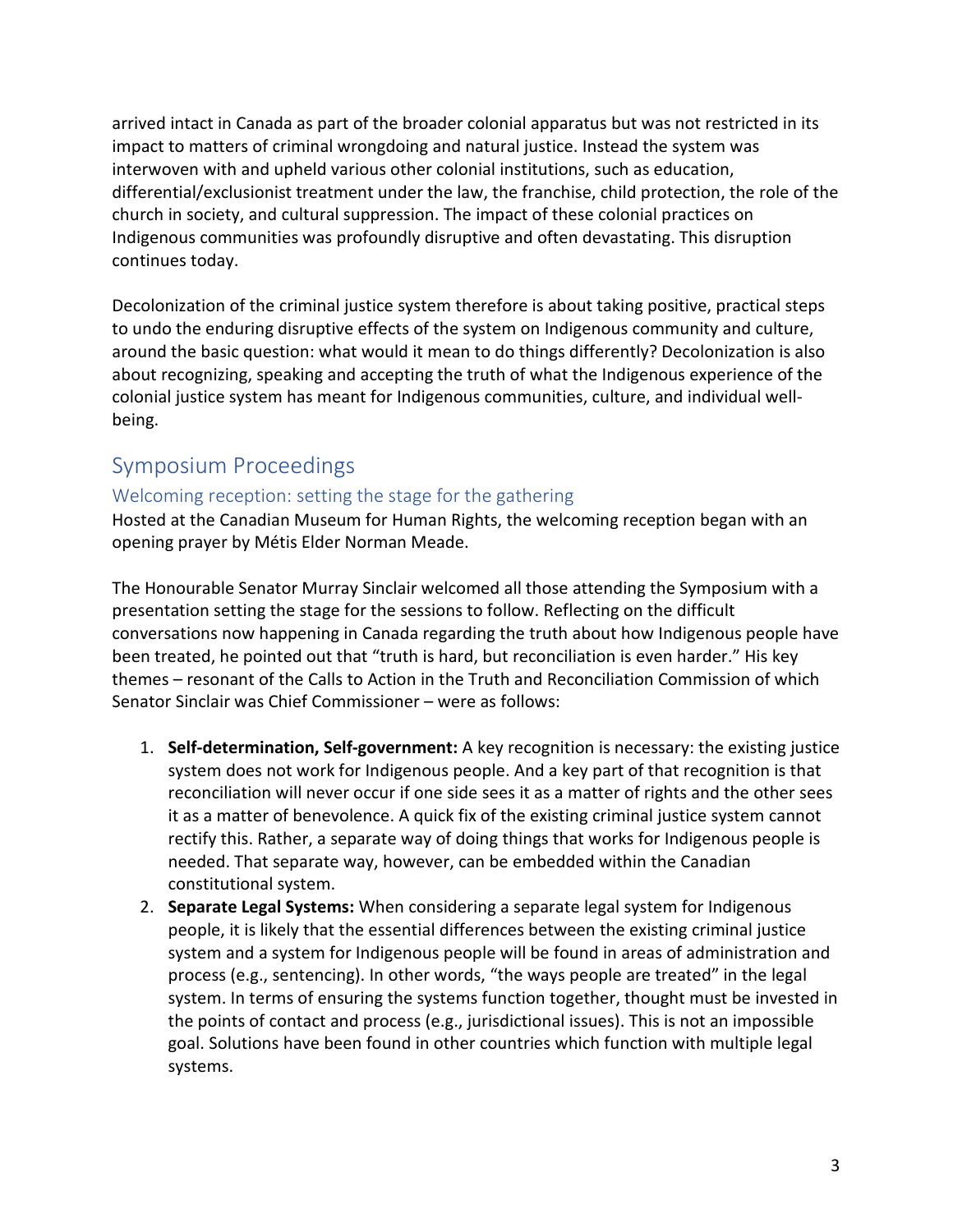3. **Change is Coming:** (especially given demographic issues within the Indigenous communities, rising levels of education). All in Canada need to understand this, recognize we all have different experiences, and educate ourselves about those differences. Ask yourself: "If that were me and my nation had been colonized, what would I want the legal system to do to protect my rights?" We need to figure this out and if we don't, change will not be evolutionary, but could be explosive. "Think about how we change things so things work out, positively and within control."

These themes proved to be the cornerstone/foundation for the two days to come.

#### Opening prayer and cultural protocol

Elder Mae Louise Campbell began the first full day of the Symposium with an opening prayer. During her prayer, she stated clearly that we must change way we think. She reminded the participants that the old goal of the criminal justice system is punishment and the reason for that punishment is that the punisher has something damaged or wrong in his or her spirits. Until people are healed, and take rightful place in communities, nothing will change. She stated that we must bring the feminine way of thought to the discussion, particularly Indigenous matriarchal intelligence. Her remarks were followed by a Pipe and Water Ceremony, conducted by Elder Walter Swain, the caretaker of the pipe, and accompanied by Karen Swain.

#### Session 1: What if nothing changes? Indigenous people and the criminal justice system

Using Saskatchewan and the Indigenous population of that province as an example, Lynn Barr-Telford, Director General HJSSB, Statistics Canada, provided a review of over-representation of Indigenous people in the criminal justice system – looking at today and projecting into the future. Her look into the future provided two lenses: What if nothing changes? Specifically, what if the educational gap between Indigenous and non-Indigenous people was reduced?

Looking at the current situation in Saskatchewan, Indigenous people are seriously overrepresented in correctional institutions – they represent 70% of the inmate population, but only 16% of the general population of the province. On any given day in Saskatchewan, 2% of all Indigenous adult males are incarcerated in a provincial institution compared to 0.1% of all non-Indigenous males. Ms. Barr-Telford mentioned several key findings.

- First, the study revealed that Indigenous youth return frequently and regularly to the system.
- Second, material deprivation was far more severe in terms of income and housing, for example, for Indigenous people than non-Indigenous people.
- Third, rates of substance abuse and gang involvement were much higher for Indigenous people versus non-Indigenous people.

If nothing were to change in Saskatchewan, a microsimulation demonstrated that the number of people having contact with the police for a criminal offence in Saskatchewan will grow from about 37,000 people in 2011 to more than 46,000 people in 2036. The vast majority of the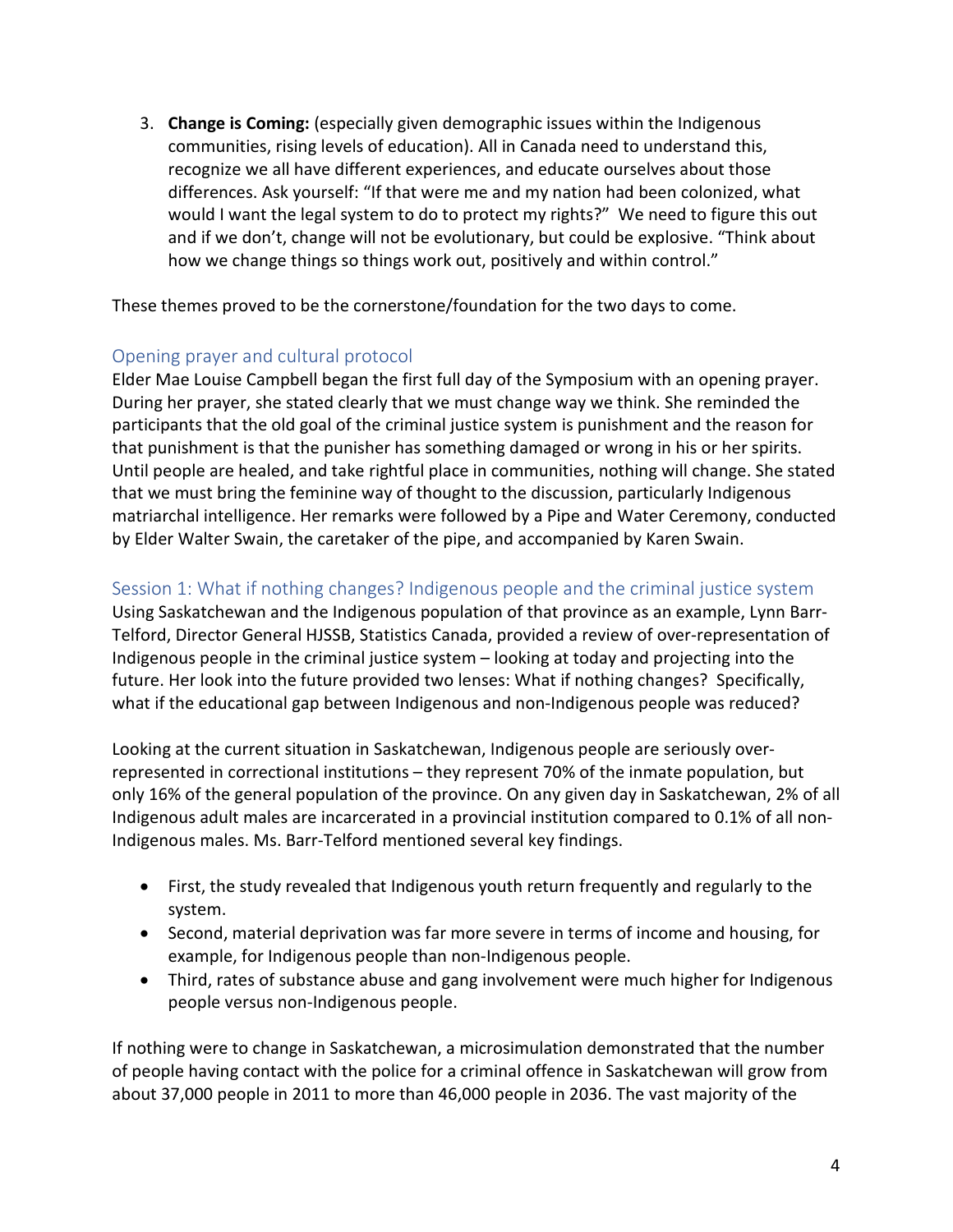increase in people having contact with the police over that period will be borne by the Indigenous population, rising over that period from 59% of all such contacts in 2011 to 70% in 2036. However, if the gap in educational attainment between Indigenous and non-Indigenous people were reduced, the projections shift considerably.

#### Session 2: Let's be frank: How is the justice system working or not working for Indigenous people where you are?

The first discussion session of the Symposium asked participants to consider in small groups what the situation was like for Indigenous people in different parts of Canada when it came to criminal justice: what was working, and what wasn't.

Overarching/repeated themes of this session were:

- **There are no "pan" solutions for decolonizing the criminal justice system in Canada.** In other words, what might work in one Indigenous community may not work in another. Each community must be approached as unique. Further – differences between rural and urban communities were discussed with a focus on Indigenous people living in urban environments and those living on reserves.
- **Change is essential.** Whatever changes may be made it is critical to keep in mind that the system must be tailored to those using it, as opposed to those running it. Many examples were provided. One fundamental example exemplifies the tenor of the discussion: Consider a single mother who cannot afford to lose her job. Assume she is charged and convicted of an offence. How can the system be tailored so that she can get to court and serve a sentence and still maintain the job that sustains her family? How can the current system change its methods of operation so that those coming into the system do not need to change their lives?
- **There is a vast collection of "lacks."** Many parts of the justice system were found to be wanting. "Lack" was a word repeatedly used and pointed out in a variety of contexts, including lack of funding, lack of Indigenous representation, and lack of cultural awareness. These "lacks" had profound impacts throughout the justice system. For example, lack of funding translated into, for example, a lack of interpreters, a lack of Gladue report writers, a lack of Indigenous probation officers. A lack of Indigenous representation in those involved in the justice system (police officers, lawyers, judges, for example) meant a system that wasn't trusted. A lack of cultural awareness translated into a fundamental lack of understanding of the risks Indigenous people face when encountering the justice system and an inability for all to connect in a meaningful way. This results in a lack of trust for and in the system by Indigenous people.

#### What is working:

Many positive comments were made about initiatives that were driven by the Indigenous community – including: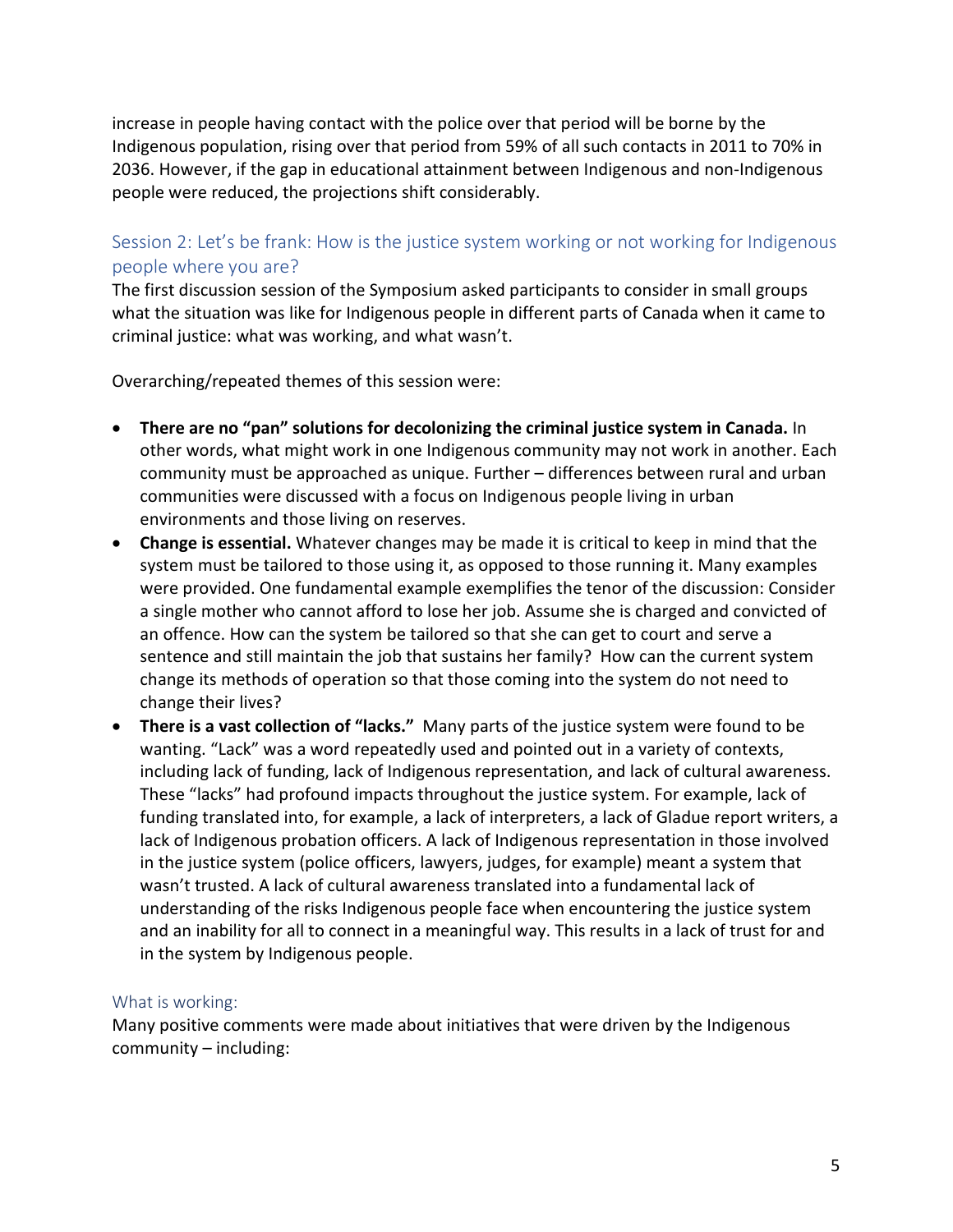- **Cultural awareness education.** There was general agreement that education provided to non-Indigenous people on cultural awareness "worked" in in terms of connecting communities and building positive relationships and cultural competence. A key example was the provision of cultural awareness educational programming to Crown Attorneys across the country. All cultural awareness programs must include a full discussion of racism to contribute to a move toward cultural competence.
- **"Navigators" in the system**. In areas where "navigators" informed Indigenous people about the system they were entering, this aided those people who were naturally distrustful, scared and feeling oppressed by the system.
- **Restorative justice approaches**. Restorative justice approaches, which reflect an Indigenous approach to justice, have helped to prevent recidivism. Those collaborative and restorative approaches, oriented towards repair of relationships rather than retribution and punishment, include healing and sentencing circles, use of community experts to inform the process (e.g., Elders), diversion programs and specialty courts (e.g., Gladue courts). Further, a restorative justice approach can have the additional benefit of serving to connect and reconnect people to one another and the land.
- **Delegation of issues back to Indigenous communities**. Many times, it was remarked that a "top down" approach of imposing changes to the system or installing new programs without consulting with and delegating to Indigenous communities simply did not work. Governments need to be going to communities and taking the lead from communities in the design of grassroots, "ground up" changes and programs.
- **Apologies.** For example, apologies from government leaders are significant. In addition, an official apology tends to enhance cultural awareness within the non-Indigenous community.

#### What is not working:

Many examples were offered of impediments to the provision of justice to Indigenous people:

- **Under-funding of initiatives**: Many important initiatives were under-funded. The examples included Gladue writers and interpreters. In Nunavut, for example, the ordering of presentence reports was discouraged for lack of funds and, similarly, lack of funding meant no Gladue writers and, therefore, no Gladue reports. Further, the allocation of existing funding was also criticized: why is so much money devoted to incarceration, when it could be shifted to a restorative justice process that might keep offenders out of jail?
- **Underrepresentation – lawyers, police, judges:** Many stated that a fundamental mistrust of the legal system by Indigenous people stems from a lack of Indigenous lawyers, judges and police within the system. In the example of the Manitoba First Nations Police Service, the goal of the Chiefs in Manitoba communities has been to offer Indigenous policing staffed with Indigenous officers. Progress has been slow, with many questions still unresolved, including jurisdiction issues and concern about "the confines of the colonial system." Progress continues, however, and approximately 70% of staff are now from the community – and committed to restorative justice processes, including the seven teachings and the medicine wheel.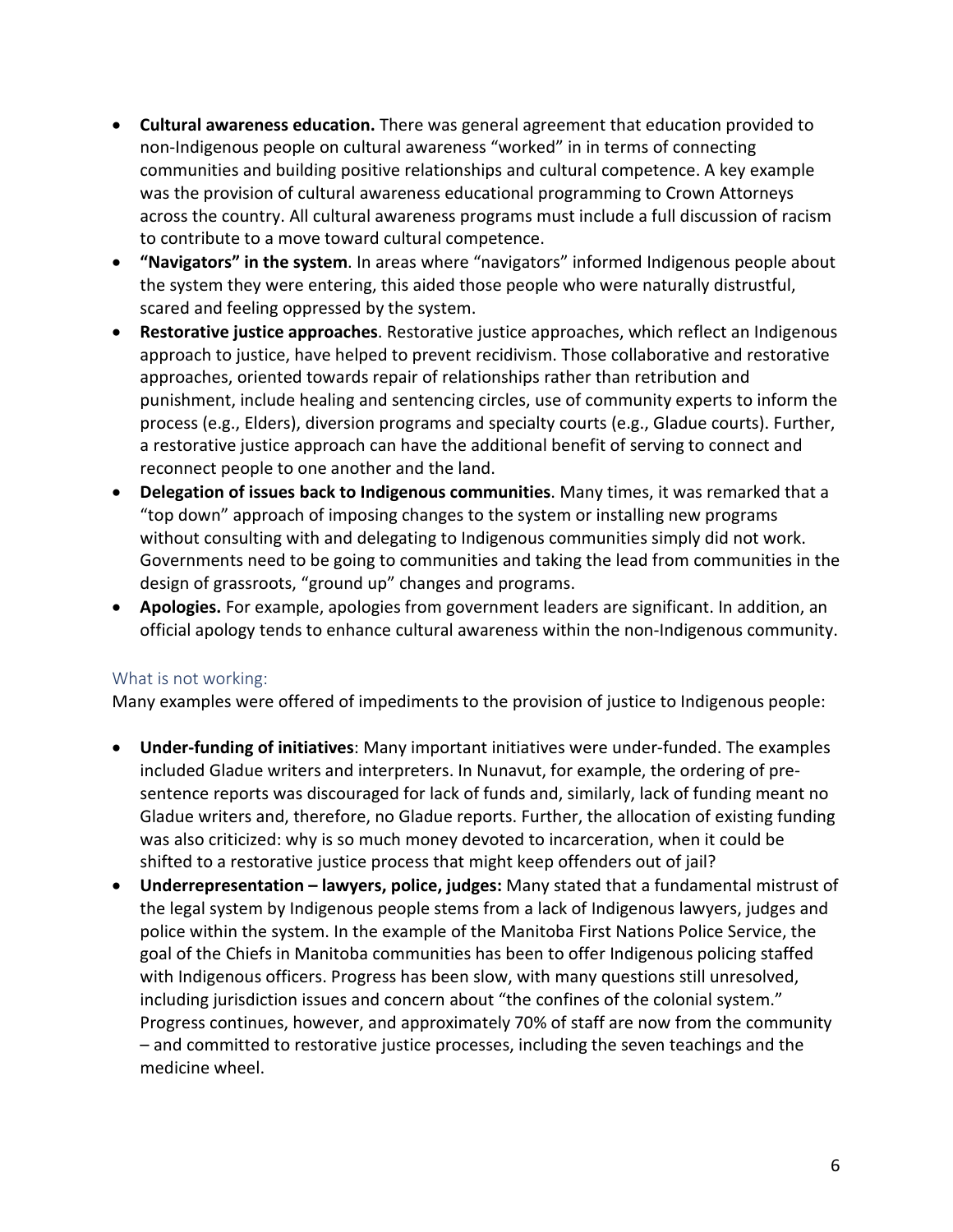- **Overrepresentation in jails**: Overincarceration of Indigenous people was raised often as proof the legal system is not working for Indigenous people. Many reasons were offered for this situation. "People plead guilty even before the defence has looked at the evidence in the case. They want to get back to their communities." "Racism is not addressed across the system." "Racism contributes significantly to the attitudes underlying over-incarceration of Indigenous people." "Mandatory minimums increase the problem of incarceration." "How do we make connections between marginalization factors and the causes that make overincarceration occur?"
- **The current risk assessment system**: The risk assessment process in the current system was criticized for leading to over-incarceration. The restrictive thinking that underlies it tends to hobble other initiatives intended to support Indigenous people. The example of problemsolving courts was offered. Often, if an accused person has a previous conviction, they cannot then be diverted into a problem-solving court.
- **Delays involved with the Gladue process**: In some cases, Indigenous defendants are opting out of the Gladue process because of delays.

#### Session 3: What does it mean to decolonize? A perspective from medicine

Participants heard remarks from Dr. Janet Smylie, a member of the Métis Nation of Ontario and a research scientist at St. Michael's hospital, Centre for Research on Inner City Health (CRICH), where she directs the Well Living House Applied Research Centre for Indigenous Infant, Child and Family Health. In her presentation, Dr. Smylie focused upon the impact of colonization from the perspective of health and well-being of Indigenous and non-Indigenous people. She contextualized her presentation by outlining three key decolonizing dilemmas:

- 1. **The limits of externally imposed models:** An externally imposed system (be it health or legal) will not lead to thriving communities. Simply increasing medical doctors will not improve health levels of Indigenous communities, for example. Systems must be culturally appropriate to the people they serve.
- 2. **Racism**: Racism, is the elephant in the room. Indigenous people anticipate racism when going to the doctor – just as they do when they enter the justice system. This arises as a result of the many negative images and stereotyping of Indigenous people that regularly circulates in Canada – and can result in the humanity of Indigenous people being forgotten by those serving them. Because of unconscious and implicit assumptions, racism is both harmful and life threatening in the health system. Research has indicated that if poverty and racism disappear, health disparities disappear.
- 3. **Discomfort with discomfort and fear of difference:** The majority of people hold implicit associations regarding race and these implicit biases affect how people treat one another. An element of this is the discomfort people feel when dealing with others of a different race or culture. For Indigenous peoples, the imposition of western knowledge systems and particularly the use of western "science" to demonstrate the supposed inferiority of Indigenous peoples and Indigenous ways of knowing constitute acts of epistemic racism.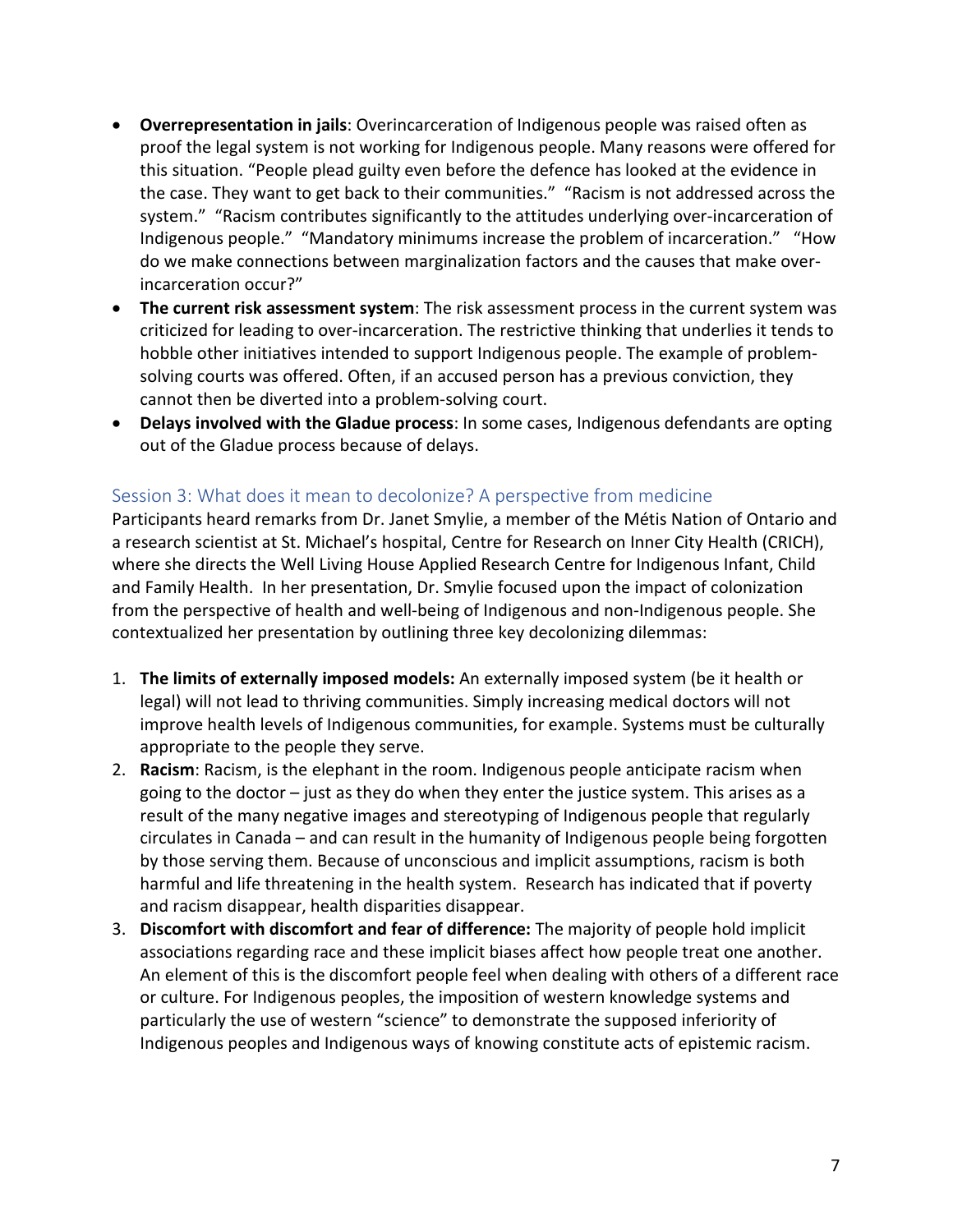After setting out these dilemmas, Dr. Smylie posited a collection of actions to overcome them and move to reconciliation. As a general approach, she encouraged participants to develop the ability to sit with their discomfort. Developing that ability is a critical mechanism for reconciliation. The actions she outlined included:

- Reading the Truth and Reconciliation Report to learn about the history and human narrative of cultural genocide in Canada.
- Building awareness of our unconscious biases, through the skill of self-reflection which is based upon an understanding of power differentials.
- Building cultural safety which takes individuals beyond cultural awareness and the acknowledgement of difference, beyond cultural sensitivity and the importance of respecting difference, beyond cultural competence which focuses on skills, knowledge and attitudes.

Focusing on initiatives undertaken at Toronto's St. Michael's Hospital concerning training development of professionals, Dr. Smylie outlined the systemic changes necessary to successfully integrate change. The entirety of the organization must be involved – and Indigenous cultural competencies in all domains of the organization must be identified and measured. Common pitfalls include underestimating and underutilizing local Indigenous community knowledge and skills, underestimating the time and investment that may be required to build needed relationships, underestimating the complexity of Indigenous community knowledge systems and protocols, and underestimating the importance of context to services (which in health means understanding the social determinants of health).

#### Session 4: Journey map of an Indigenous person in the justice system

Danny Kazuo Morton, Legal Counsel, Ministry of the Attorney General in Ontario took participants on a tour of the "Journey Map" of an Indigenous person within the justice system.

The types of discrimination faced by Indigenous people are varied and numerous and run the full course of the justice system. In each distinct phase of criminal justice, Mr. Morton summarized these challenges as well as highlighting promising initiatives across the country for each phase.

• **Investigation, arrest and charge**: over-policing, lack of Indigenous police officers, challenges understanding rights (including right to counsel), lack of interpreters, displacement from communities, delays for bail hearings.

**Promising practices**? Initiatives include pre-charge diversion to restorative justice, access to Indigenous Victims Services and Family Information Liaison Units, video and telephone bail hearings from remote communities, and bail program staff in First Nation communities.

• **Application of Gladue to bail and barriers for release:** bias, racism, discrimination, transportation issues, difficulties obtaining sureties, housing challenges, questions re the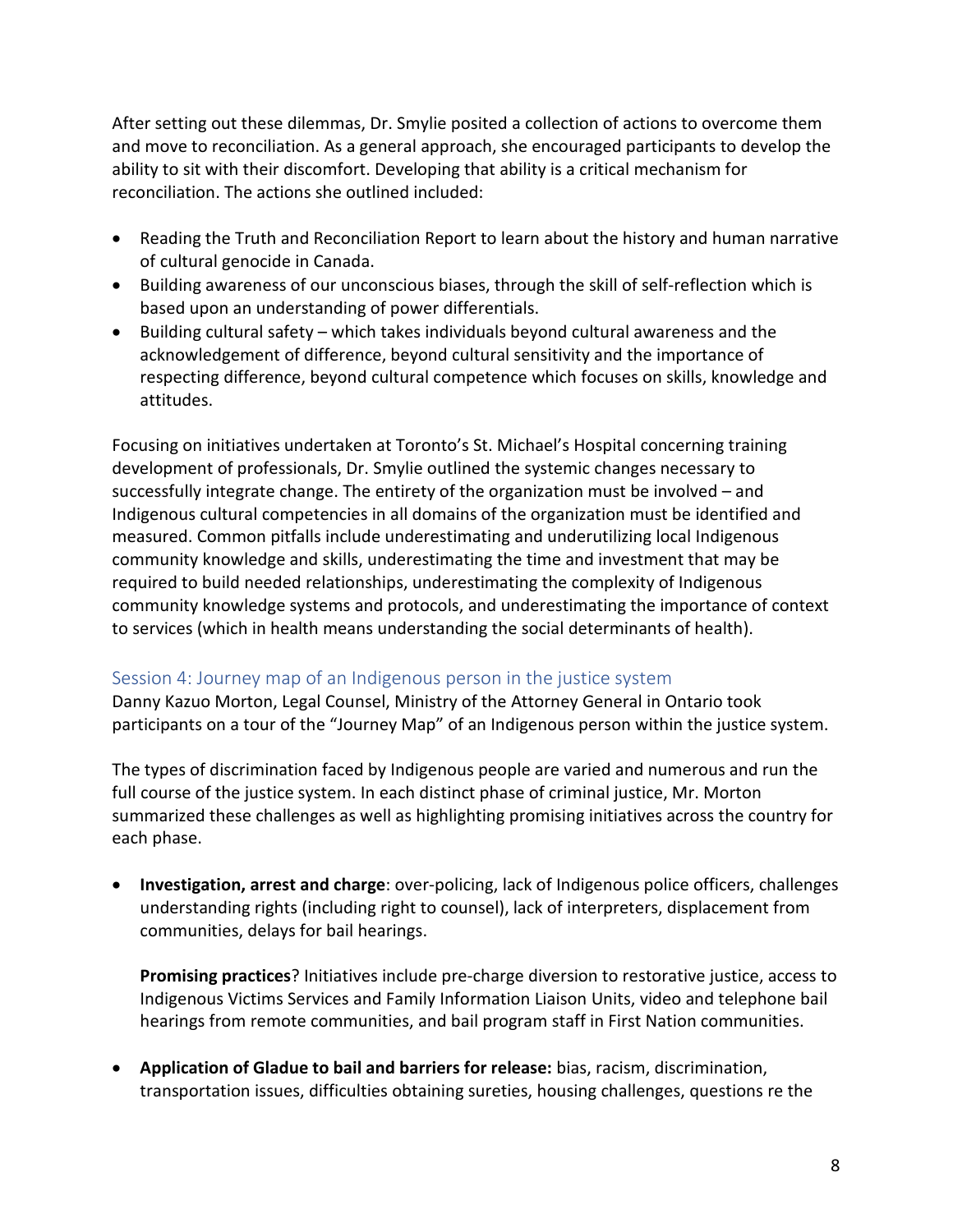application of Gladue to bail issues (and, if it does apply, how?). This is compounded by the often-insufficient quality of Gladue reports. Indigenous people – if released on bail – will typically have more bail conditions than a non-Indigenous person. This means Indigenous people are more likely to breach those conditions – and all of this is compounded by several facts: Indigenous people are more likely to be homeless, to live in poverty, and to have difficulty finding a surety.

**Promising practices?** Initiatives included Indigenous Bail Verification and Supervision Programs costing just \$8/day vs. \$235/day for remand, early diversion to restorative justice programs, Gladue courts with summary Gladue reports tailored for bail hearings, and support in the courts provided by Indigenous Court Workers.

- **Overincarceration of Indigenous people**: Remand rates for Indigenous people are increasing across the country. In 2016/17, for example, 57% of all Indigenous admissions to custody are on remand. In terms of bail conditions, Indigenous people will have more conditions – and more onerous conditions – than non-Indigenous people. If and when those conditions are breached by an Indigenous person, that breach could be compounded by factors including over-policing, homelessness of that person, Gladue factors or displacement from the person's home community. In some locations in Ontario, it is estimated that up to 75% of breaches are for breach of curfew, breach of rules of the residence or abstain from intoxicants..
- **Legal representation and Crown discretion**: There is a lack of mandatory training for Crowns and defence lawyers. This results in questions concerning the application of Gladue to Crown discretion and a general lack of knowledge about and support for restorative justice. For Indigenous people in the system, these shortcomings result in a distrust of the legal system and, often, automatic guilty pleas.

**Promising practices?** It is mandatory for every Ontario Crown to consider Gladue at every stage of criminal proceedings beginning with bail. This is a part of the Crown Policy Manual. Further Crowns in Ontario are required to take Bimickaway Cultural Competency Training. There are currently 58 restorative justice programs across Ontario – and research shows they both reduce recidivism and save money. Finally, there are 23 Revitalizing of Indigenous Legal Systems projects in Ontario.

• **Trial, resolution and sentence**: Challenges include long delays for fly-in courts at First Nations, the alien nature of the criminal justice system as experienced by Indigenous peoples, and underrepresentation on juries. Practical problems include the unavailability of Gladue reports and insufficient Gladue submissions.

**Promising practices?** There is growing awareness of the need for Gladue report writers, Gladue/Indigenous Persons Courts and aftercare workers to ensure that the information provided in the Gladue report is actually used.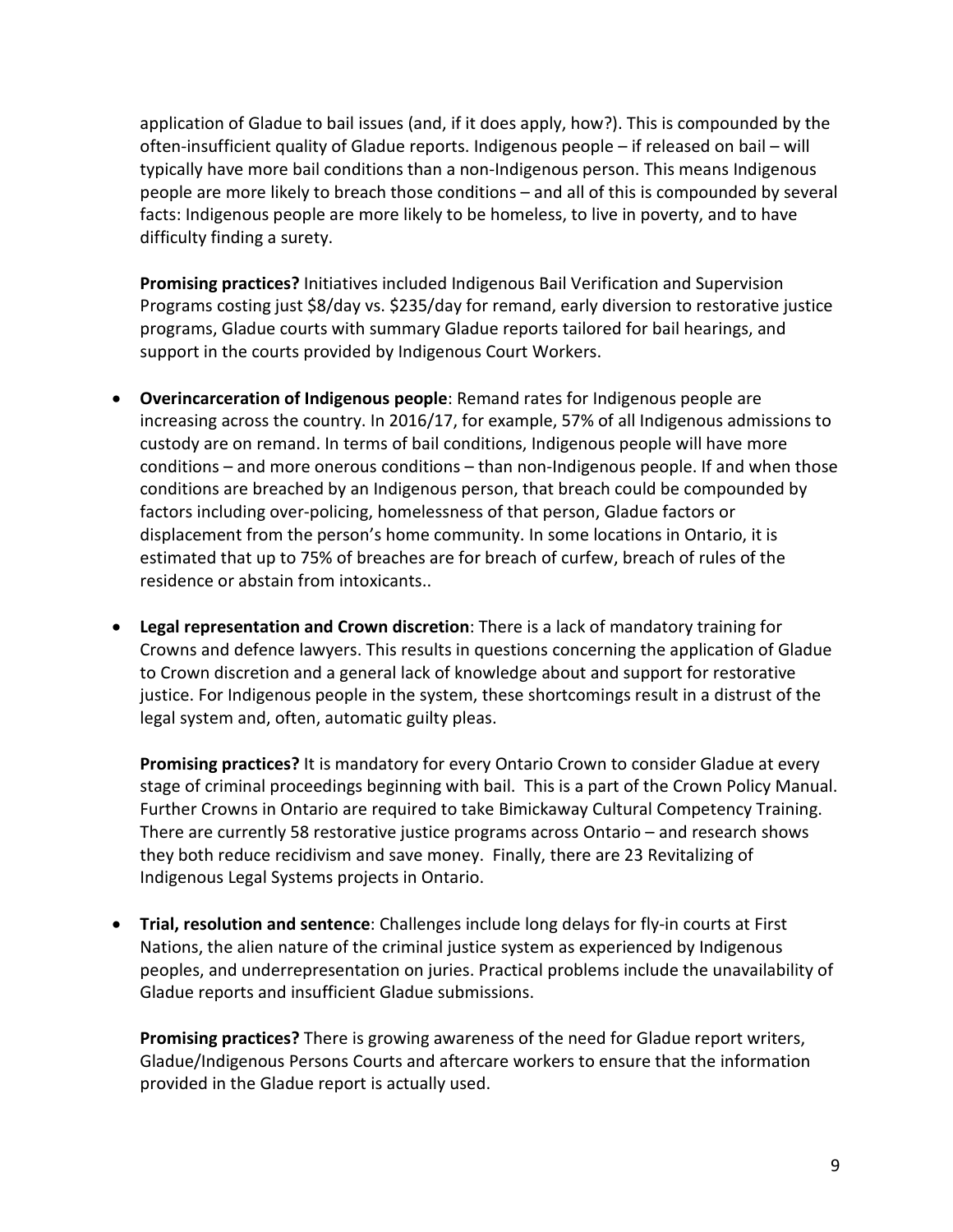#### Session 5: An example of decolonization in child welfare

This session was a video interview of Allison Bond, Deputy Minister, Ministry of Children and Family Development, British Columbia. Ms. Bond was frank about the fact that the British Columbia government is currently not serving Indigenous families and children well, as evidenced by the fact that many more Indigenous children than non-Indigenous children are in care. Although improvements are being made, "we are failing, generation after generation."

According to Ms. Bond, the first thing that must be done to reconcile is to recognize the harm and hurt the legal system still causes as a result of systemic bias. When you begin talking about decolonization, then the time is right and you're ready to start the journey toward decolonization. But only if you can say that out loud. She states that we all need to reconcile personally and think about our roles. For those who have devoted their adult lives to a particular profession, such as social work, that truth telling is hard work.

She stated that those in the government and those providing services need to think about how reconciliation can be "seeped" through all the work that is done. Legislation can be changed, as has been done in British Columbia to allow proactive work and limited the paralyzing effects of privacy legislation, but culture must also be changed. Ms. Bond also spoke – as many during the day had before her – about the significance of cultural competence education and, specifically, experiential training such as The Village where the course participants learn how traditional Indigenous life was deconstructed by colonizers.

#### Session 6: An example of decolonizing justice: the work of Mi'kmaq Legal Support Network

Judge Catherine Benton, Provincial Court of Nova Scotia, presented an overview of the work of the Mi'kmaq Legal Support Network, Eskasoni, Nova Scotia. Her presentation provided participants with an example of a restorative justice program led by the Mi'kmaw community.

Mi'kmaq Legal Support Network was initiated by a group of Nova Scotia chiefs to ensure fair treatment for Mi'kmaw people within the justice system. It is administered by Mi'kmaw or Indigenous people. It is based on the fundamental concept that crime is an offence against personal relationships and not just the government. The goal of MLSN is "it has to be made right."

The work of the MLSN is founded on providing community solutions to issues within the community. Three programs are offered: court workers, court service workers, and customary law workers. Court workers help people understand their options on entering the legal system. They will accompany an accused person to court, refer that person to relevant services, and speak on behalf of that person if requested. Court service workers assist and accompany witnesses and victims to court and assist in the preparation of Victim Impact Statements. This is a recognition that all must have their voices heard in the process. Customary law workers provide information and support concerning restorative justice alternatives to colonial court processes, including various circles.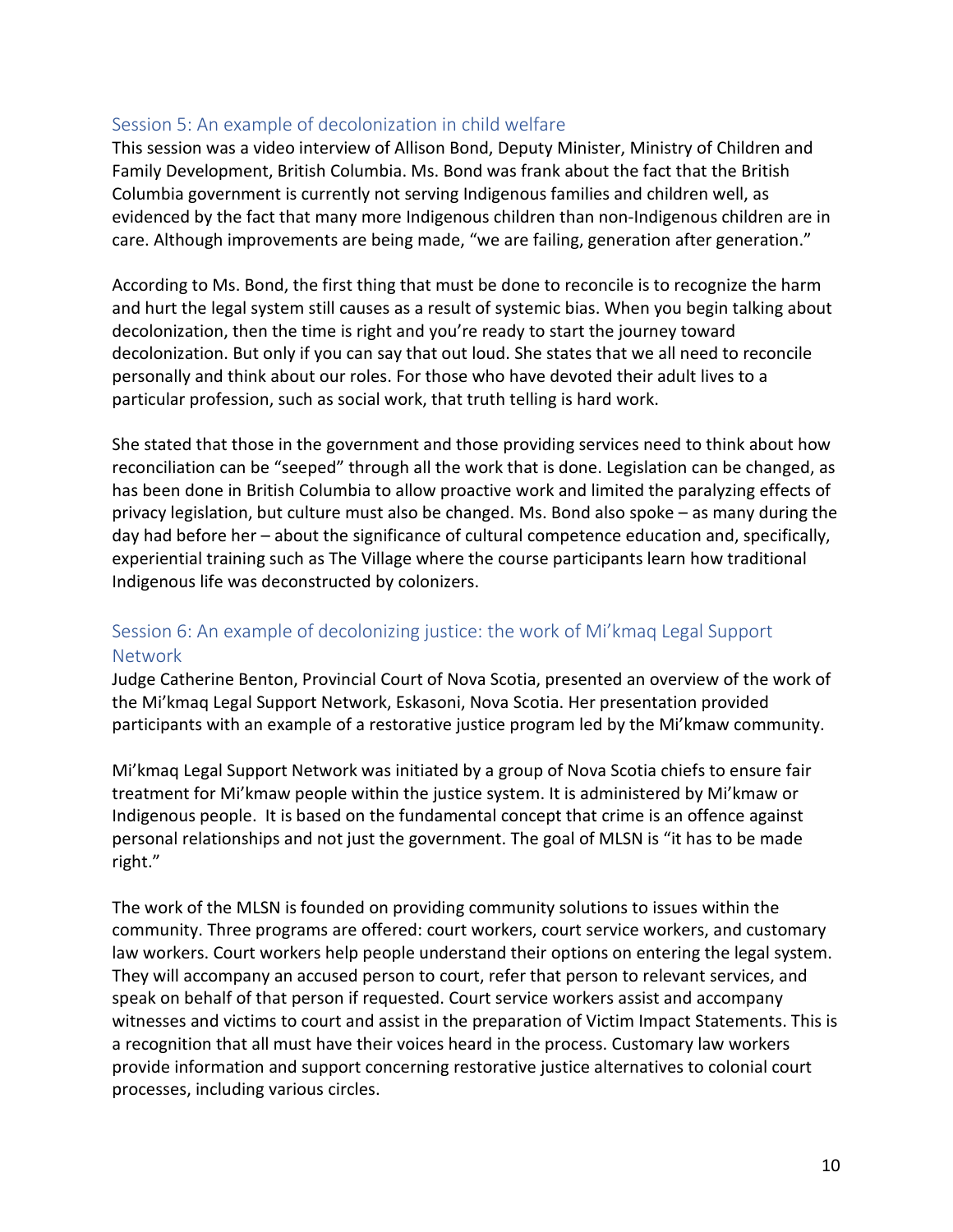The types of circles include justice circles, healing circles, and sentencing circles. Justice circles may include the wrongdoer, family, community, and elders, and involves making amends. This circle can occur either pre or post the criminal charge. Healing circles can occur either pre- or post-charge with the goal of sharing the pain of the person who had loss or suffered trauma. Sentencing circles can occur as a result as a referral from court after a plea or a finding of guilt of the wrongdoer. None of these circles are meant to punish; rather, they are meant to restore.

#### Session 7: How can we decolonize policing, bail and trial processes, sentencing, and jail/probation/parole processes?

Small groups considered these four specific areas. What follows are the highlights of the discussion and comments provided by the participants. Not surprisingly, there was significant overlap in the suggestions for the ways to decolonize these four distinct areas:

- **Recognition of the hurt**. The journey toward decolonization begins with the recognition of the harm and hurt the entire legal system has caused and still causes. Systemic bias lies at the root of the hurt. The journey toward decolonization can only begin when everyone can say that word out loud. While some improvements are being made, the system is still overall negative. Witness: the number of Indigenous children currently in care.
- **Reconciliation.** Reconciliation must occur on a personal level. One must think of one's role in the legal system – and about how we can "seep" reconciliation through all we do. It's one thing to change legislation, but first culture must change. All need to recognize that we can become trapped into a racist, patriarchal, colonial system – and we need to think outside of that system and encourage others to do the same.
- **Education**. Experiential cultural competence training was seen as the effective "gold standard." It occurs when living in a community – not simply parachuting in – and involves not only learning about culture and history but meeting with elders, going to baseball games, attending funerals. The training must be much more than simply "check box" training – and must be provided to all within the justice system – including police, Crowns, defence counsel and judges, for example. Cultural competence training should be designed, delivered, and facilitated by Indigenous people.
- **Counselling.** Recognition must be given to trauma counselling for Indigenous people involved in the legal system – from those accused of crimes to victims of crimes to witnesses of crimes.
- **Funding.** Funding is a challenge at every stage of the system. For example, without adequate funding, Indigenous police services often do not have the capacity to conduct complex investigations and outside non-Indigenous police must be called in. Another example is the challenge of maintaining financial support for sentencing circles in a community. Similar comments were made concerning the bail system. If Indigenous communities are expected to support people accused of crimes within the community, then those supports must be adequately funded. Another example was that interpreters are often not available due to lack of funding.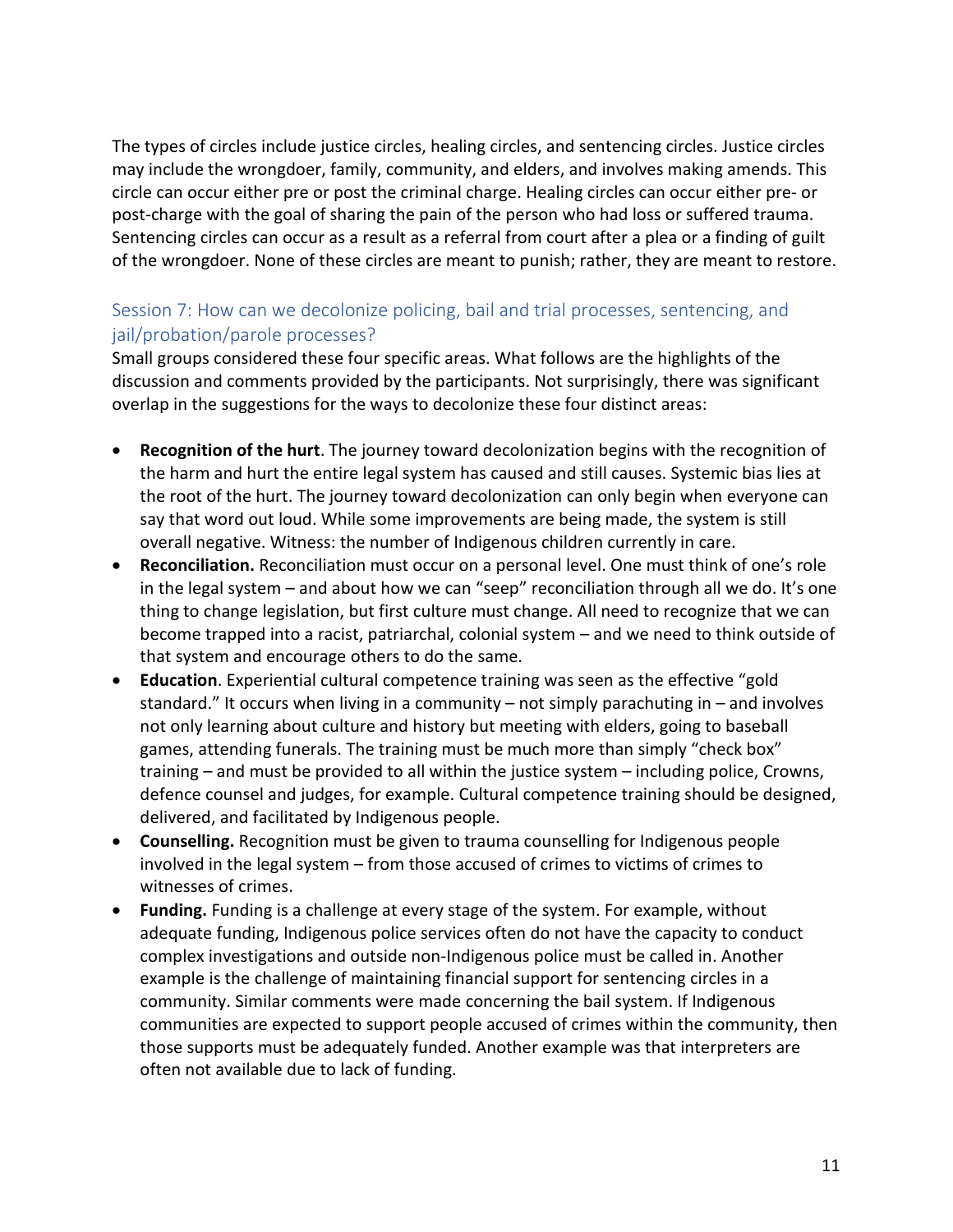- **Indigenous services and service providers.** "Diversity recruiting" means there is proper representation of Indigenous people in all positions within the legal system – and, in the best situation, those people should be recruited from within their own communities. Decolonization will not be achieved by "painting things with an Indigenous lens" – there must be substance. At a minimum, court workers should be available to explain the existing court process to accused and others involved in the legal system, including victims and witnesses. Similarly, partnerships between government and service providers within Indigenous communities should be Indigenous-led whenever possible.
- **Use of technology.** Given the remoteness of many Indigenous communities, the better use of technology was frequently raised. Video appearances were suggested to replace in-court appearances for both accused persons and witnesses – thus keeping people in their home communities rather than flying them out.
- **Bail.** Many issues were discussed concerning the challenges of the bail process, including the fact that the colonial system of bail is alien to Indigenous culture. The fundamental question: how do we keep an accused person in their own community and how do we keep victims safe? A possible answer: Turn responsibilities back to each community to develop a framework that fits for that community. To do that, communities must be supported, safe houses created, and all involved in the process fully trained and funded.
- **Trial process.** Comments concerning the trial process echoed those made concerning other elements of the legal system. To ensure the process is a restorative one, the community must be involved at every stage along the trial process. If this is not done, the power imbalance imposed by the colonial system cannot be corrected. The courts have power, the Indigenous people do not. And that begins at the most basic level: language. People need well trained interpreters to clearly and thoroughly understand the process.
- **Sentencing circles**. Sentencing circles were generally seen as a positive development in terms of restorative justice and repairing relationships. Each individual community dealing with a set of individuals should be allowed to define how the circle will be constructed – courts should not be defining the parameters of the circle. Proper funding must be in place to ensure a program of healthy sentencing circles. For example, all parties involved in facilitating the circle should be properly compensated. All should be properly educated and trained in terms of the impact of the circle on victims, the community and cultural issues. Language issues should be handled so that all understand the process and proceedings of a circle. The current system of mandatory minimum sentences was seen as a serious impediment to the workings of sentencing circles.
- **Probation**. Access to probation officers in the current system is inadequate and often necessitates offenders leaving their communities. Questions were raised as to why people within the community should not be trained to take on some of the tasks currently carried by a probation officer.
- **Build in Indigenous knowledge.** Traditions such as the medicine wheel should be the foundation of the legal system for Indigenous people. It is essential to have a system that recognizes the suffering of all involved in the criminal justice system – victims and accused persons. In the example of the wheel, consideration must be given to all of the four needs as illustrated by the wheel: balancing physical, emotional, mental and spiritual needs.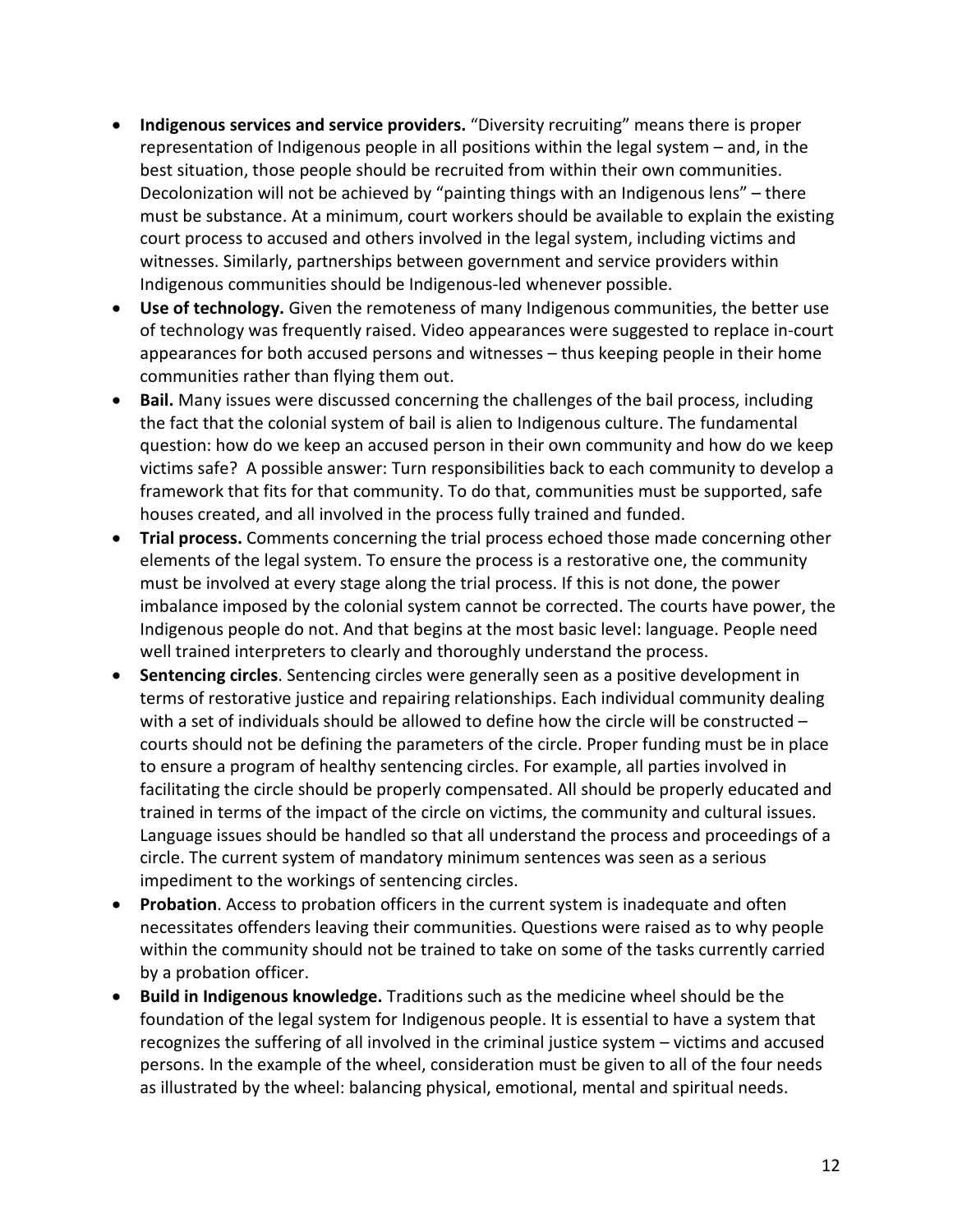#### Evening session: Dinner address

Lenard Monkman, who is Anishinaabe from Lake Manitoba First Nation, and the co-founder of Red Rising Magazine, delivered the keynote address at dinner. His magazine has earned the reputation for being unfiltered and uncensored – and able to tell a story about what is happening now, and what is happening next. That also described the well-received remarks Mr. Monkman delivered – strong and pulling no punches about the issues the Indigenous community faces currently, and where he sees Indigenous youth involving themselves in the decolonizing movement.

By recounting his personal story, he told the participants about his start on the path to helping his community – utilizing and relying upon the experiences he lived through and the need for Indigenous youth to reclaim their identity, culture, all the while bringing forth new ideas to change their communities. He spoke of the ever-increasing group of young, educated Indigenous people carrying the torch for change, and, in particular, stepping up to be critical of existing colonial structures in this country and building pride in being an Indigenous person.

#### Report-back from Day 1

Mr. Tarbell introduced the day with a summary of the four key themes heard and repeated by many voices, from many disciplines throughout presentations and small group discussions:

- 1. The fundamental issue: decolonizing is understanding the relationship amongst justice systems. This includes two elements: first, the issue of "fitting" Indigenous issues into the current criminal justice system and, second, the issue of reconciling ourselves to distinct Indigenous justice systems. And, finally, considering how and if those systems can work together.
- 2. We need to change our thinking and recognize our bias and racism. To that end, we know that good education works (e.g., education re cultural competence, cultural safety and humility).
- 3. BUT good intentions and dialogue are not enough, albeit critical. We need to start with recognition that we have caused harm. That does not mean we become mired in the past. Rather, it means we use that information to move forward in a good way. ("The past is a great place to learn from, but not a good place to live.")
- 4. Solutions and strategies cannot be imposed top down. That is a lesson learned often. Solutions involving decision making, design and implementation must come from the ground up. However, we must recognize that there are many different grounds – as there are many different and unique Indigenous communities. Always remember: "Nothing about us without us."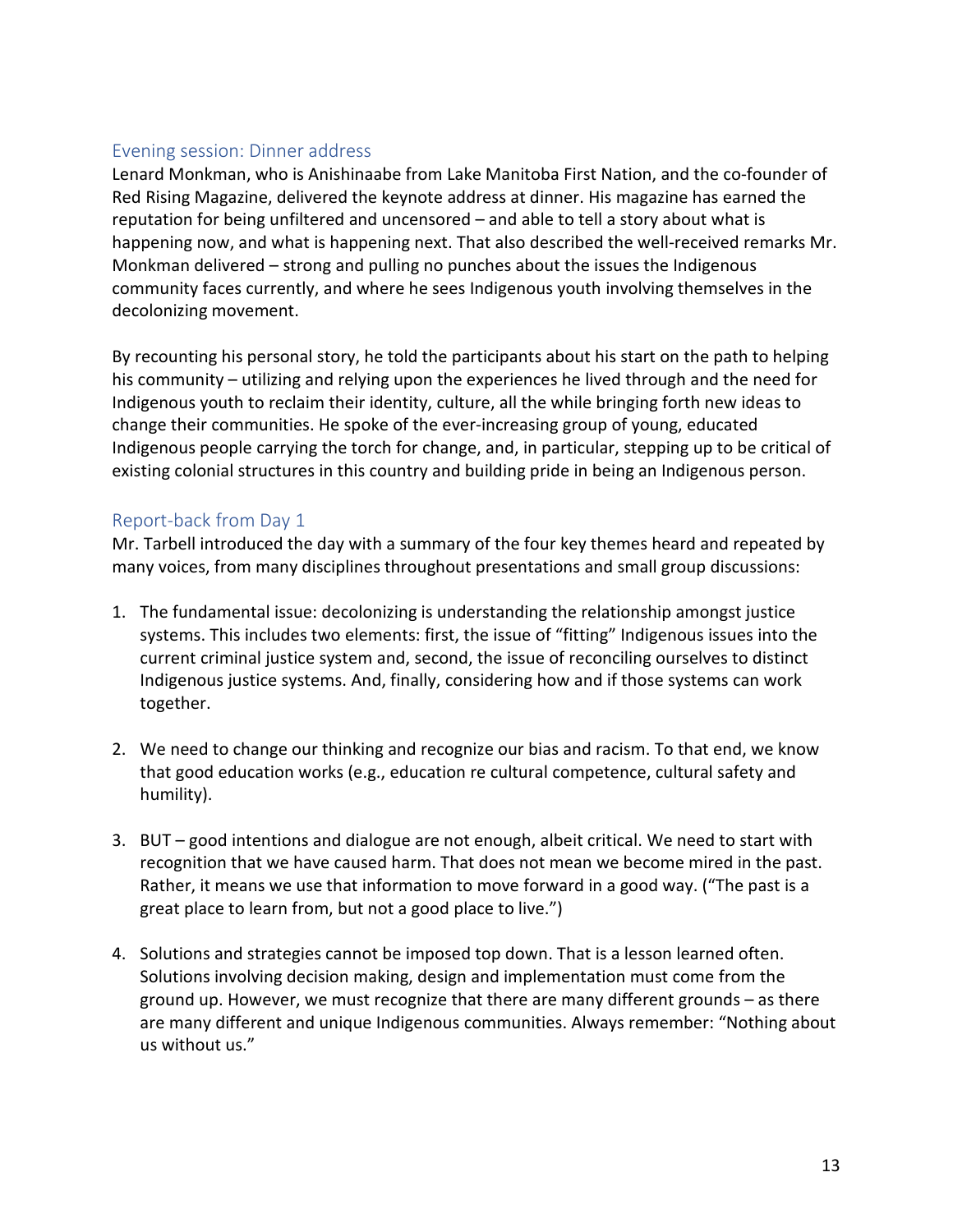Mr. Tarbell pointed out that following the presentations and table discussions of the previous day, and given the substantial but still limited Indigenous participation at the Symposium, it had become obvious that the goal of the Symposium was not to develop a set of recommendations. Instead, the event would serve as a place of information gathering., upon which further work may be built.

#### Session 8: Justice, decolonization and the rights of Indigenous peoples

Following Mr. Tarbell's introduction to the morning session, the floor was turned over to two speakers: the Honourable Steven Point (former tribal chair of the Stó:lō Nation and Grand Chief of Stó:lō Tribal Council, and former Lieutenant Governor of British Columbia), and Ovide Mercredi (former National Chief of the Assembly of First Nations).

Each man spoke about his own past, how that past informed his opinions and concerns about the current legal system, together with hopes and visions for a future Indigenous justice system. On a number of issues, the two panelists were in agreement.

The next generation of Indigenous leaders coming up are marked by confidence and an ability to articulate what is on their minds and ready to change the system. That was seen in Lenard Monkman's presentation the previous evening. "Our people are rising," said Mr. Mercredi. Young Indigenous leaders, explained Mr. Point, "are coming up marked by confidence."

The current legal system needs to be changed as at this time, it does not reflect the needs of Indigenous people. "The police are not ours, social workers are not ours…they are following guidelines and policies created by someone else. And the agencies are often under-funded and under-staffed," according to Mr. Point.

The assumptions made concerning Indigenous people by settlers were wrong, beginning with the assumption that Indigenous people did not have their own legal system in place before settlers arrived. The systems – legal, education, etc. – imposed on Indigenous people discounted the humanity of Indigenous people and licence was taken to debase Indigenous people as human beings. Mr. Point noted that many Indigenous children of his generation were taught not to speak unless spoken to. He recalled that, as a result of this teaching, Indigenous children were often referred to as "slow" at school because they so seldom spoke. The education system did not understand Indigenous people and assumed they had no culture worth protecting. When they arrived, colonists assumed the land was *terra nullis* – and treated the people accordingly.

This resulted in a distrust of the legal system imposed on Indigenous people because of a lack social contract between non-Indigenous and Indigenous people. Like the school system, the legal system did not understand Indigenous people, did not value their culture and made no effort to do so. Just like his experiences with the education system, as a judge Mr. Point found that Indigenous people would not talk. White society is hierarchical and authoritarian. When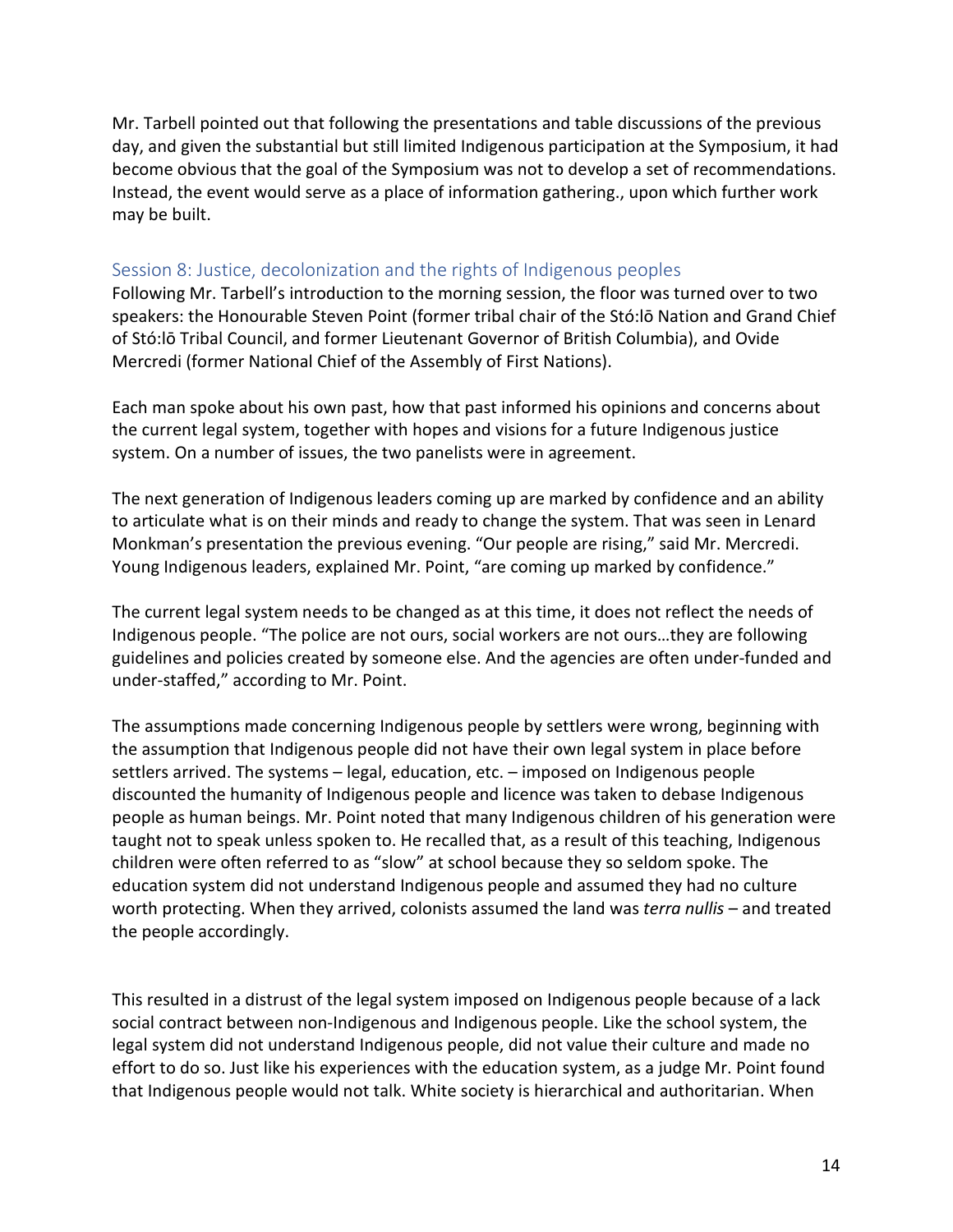settlers arrived in Canada, he recounted, they thought they'd "just talk to Chiefs and get things done." But that assumption of native leadership was wrong. Chiefs were just spokespersons. And all the other assumptions were wrong too – those about education, child rearing and the role of women. Since everything was built on those (incorrect) assumptions, everything needs to be decolonized.

Mr. Point and Mr. Mercredi disagreed as to whether there can be much hope placed in the system's ability to be decolonized. Mr. Point expressed his belief that an Indigenous justice system can live side by side with the current legal system – and can be accomplished by all working together. His concern with separate systems is the issue of segregation, which he believes could breed more racism and discrimination.

Conversely, Mr. Mercredi was clear that from his perspective the only way forward is the evolution of a separate Indigenous justice system, distinct from the existing colonial system. He spoke about First Nations in the United States that have created their own successful alternative justice systems. He then told of the many transitions he has seen in the Canadian legal system over the years, with decades of talk about restorative justice, reconciliation and now decolonization. Further, many recommendations have been made by commissions and at conferences concerning self-government in Canada – but to no avail.

Questions posed in discussion included the following:

#### **1. What is one tip for judges in terms of decolonization? Something we can do differently right now.**

Mr. Point responded simply: Talk to the people behind the glass – they have great ideas. For example, talk to those entangled in the legal system about reducing bail conditions. "You've got to get out of the box in terms of conditions. These conditions keep judges busy." He pointed out that many bail conditions are about reporting which is not a possibility for those on street and without housing. Again, put simply, don't put Indigenous accused on unreasonable conditions. He reminded participants that many Indigenous people won't come into court and talk -- they're scared and intimidated by the complexity of the justice system. In fact, it's so complex, that many people don't even know what happened during their appearance. Again – his advice to judges was simple: "Stop talking mumbo jumbo. Stop this notion that judges are somebody special. Be a human being and give people a chance to participate."

Mr. Mercredi advised that judges need to ensure that the current colonial system doesn't become permanent. He advised taking interim measures to ensure this doesn't happen. "In my own view, if you are in position of power and authority, advocate for ameliorated system but also advocate for alternative system of justice which we have been advocating for so many years. We have ideas of how to better ourselves. For example, sexual abuse cases. There is a way you deal with it in your legal system and it does not result in restoring people, only punishing. Punishing is not enough, we need to give people a chance to do better."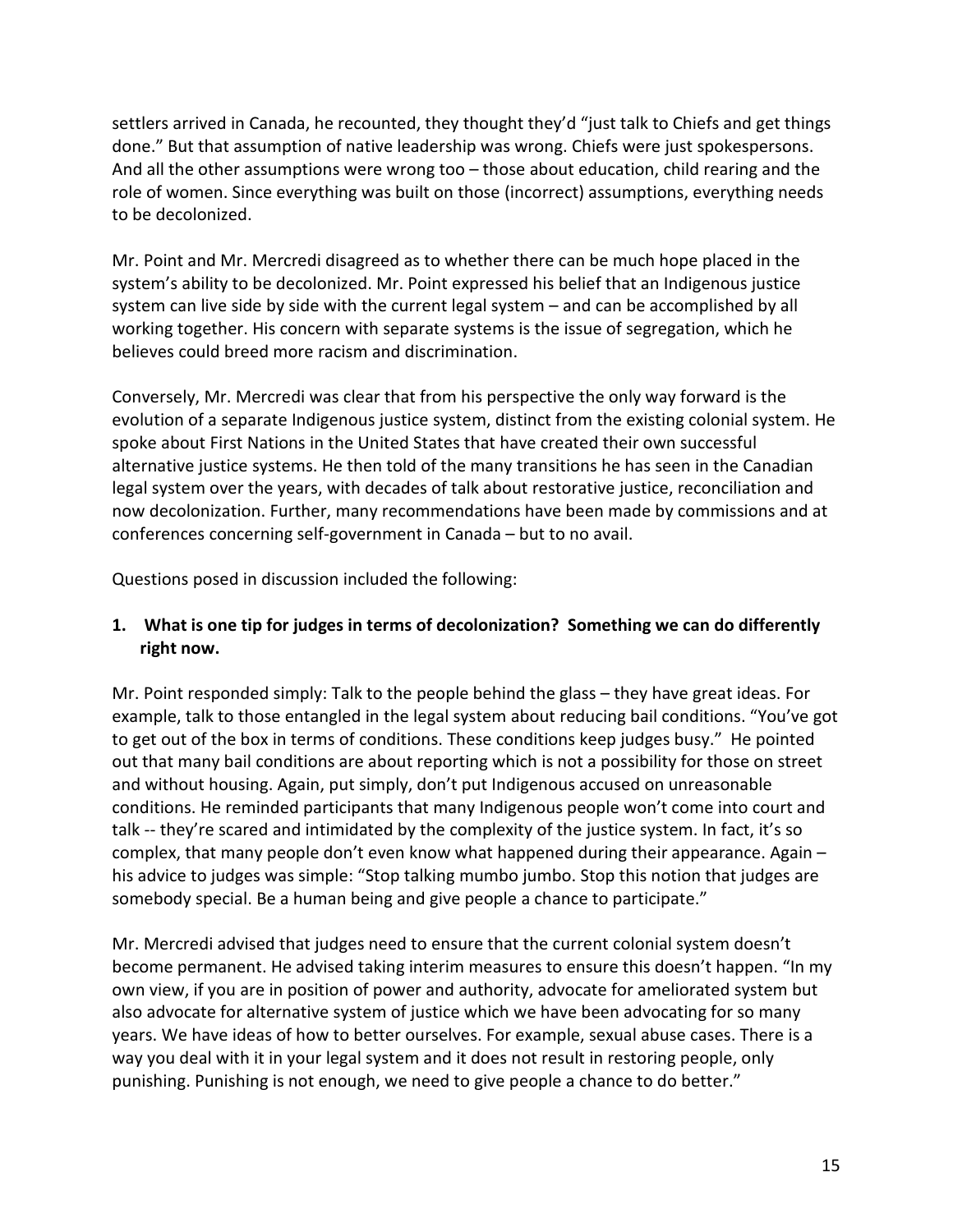#### **2. Indigenous people want change. How do we recover from the legal system in which we are currently entrenched? And then how do we coexist together once that happens?**

According to Mr. Point, conflict resolution is not new to Indigenous peoples. He then went on to explain some of the basic concepts of an Indigenous approach to justice. Processes existed long before arrival of non-Indigenous people. "We know how to have many people living in one place. In our system, the worst thing you could do is to lie." There no concept of theft, since property belong to everyone. Non-indigenous people thought Indigenous people were stealing from one another, "but we did not have that notion of personal property – everything belonged to everybody." He pointed out those big differences in understanding that set up conflict between the Indigenous and non-Indigenous systems of justice. "We share, we don't criticize. That approach minimizes conflict." He advises that non-Indigenous people must learn about who they are dealing with in the Indigenous community: "We have our own ways of doing things. Justice doesn't happen after events, justice happens before events. We have the tools, we have the ethos."

Mr. Mercredi took a different approach to answering this question, focused upon the political steps necessary to replace the colonial system of justice with an Indigenous one. "We need a table and willing participants to negotiate with. We have Royal Commission on Aboriginal Peoples, the Truth and Reconciliation Report, the Charlottetown Accord, United Nations Declaration of Human Rights. These are places of wisdom. We just need political will to set up a table with willing partners. We have to go beyond programs and services currently offered…If we want change, we will need to use a different form of authority...We don't want to fully assimilate. We need to go beyond programs and services. Our people have their own inherent powers."

#### Final comments

The Symposium concluded with Mr. Tarbell asking the Indigenous participants to deliver final comments. Remarks made included the following:

- The Symposium was a good first attempt at this dialogue. But it must be improved with better Indigenous participation. Indigenous attendees are a relatively small minority of those attending.
- Indigenous people are struggling to get the colonial system leaders to listen. The Indigenous justice system is based on community-based healing. We need to move forward together. It can't be "us versus them". Indigenous people want reconciliation but don't feel they are getting it from the other side. They are not being heard.
- Some questioned the possibility, or the good faith, of the discussion: